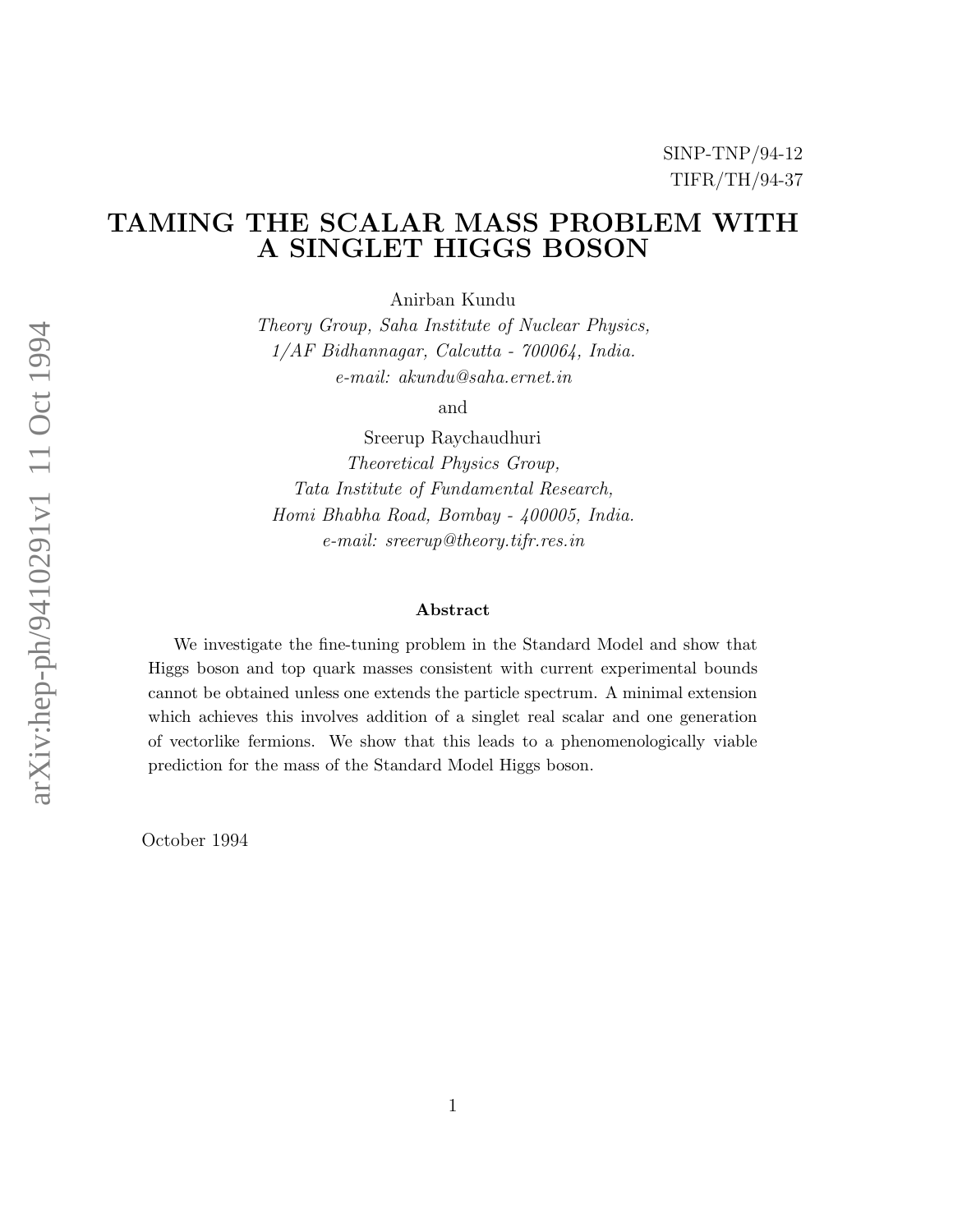# 1. Introduction

Electroweak precision tests at the CERN  $e^+e^-$  collider LEP and the recently reported discovery of the top quark at Fermilab [1] have established beyond reasonable doubt the fact that the Standard Model (SM) is an excellent description of fundamental interactions at least upto the electroweak symmetry-breaking scale. Nevertheless, there is a general belief that the SM does not tell us the whole story, but merely provides an effective Lagrangian of a deeper underlying theory which is yet to be established. One of the chief reasons for such a belief is the so-called *fine-tuning* problem.

In a nutshell, the fine-tuning problem is the following. The masses of scalars specifically the Higgs boson — receives radiative corrections which are quadratically divergent. If the SM ceases to be applicable at a scale  $\Lambda$ , the mass of the Higgs boson would, therefore, be driven to the same order  $\Lambda$ . That this cannot be so is known from the fact that this would result in a strongly-interacting scalar sector where perturbation theory would break down. One is, therefore, driven to argue that the tree-level mass of the Higgs boson must cancel with the radiatively-induced self-energy function to yield acceptable values of the physical mass of the Higgs boson (60 GeV – 1 TeV). Taking  $\Lambda$  to be the symmetry-breaking scale of Grand Unified Theories (GUTs), *i.e.*  $\Lambda \sim 10^{16}$  GeV, this implies an unnatural cancellation of about  $26 - 28$  orders of magnitude.

The fine-tuning problem described above affects the masses of scalars only, since the masses of fermions and vector bosons are protected by chiral and gauge symmetries, so that their radiative corrections can have only logarithmic divergences. This can be clearly seen on computation of radiative corrections to, say, the mass of the Z-boson, where the quadratic divergences in individual diagrams will cancel in the final result. With this idea in mind, an elegant restatement of the fine-tuning solution to the problem of runaway corrections to scalar masses is the so-called *Veltman condition* [2]. Assuming that the underlying theory has some yet-to-be-discovered symmetry which protects the scalar mass, one simply sets to zero the sum of computed quadratic divergences in the radiative corrections to the scalar self-energy. Clearly this implies some relation between the physical Higgs boson mass and the masses of other particles such as the top quark and the gauge bosons. The *explanation* of such a relationship must lie, as already stated, in the underlying theory. For a phenomenological study, however, the Veltman condition is very useful, since it reduces, to some degree, the arbitrariness in the choice of top quark and Higgs boson masses.

Application of the Veltman condition to a model implies a little more than mere cancellation of the coefficients of the quadratic divergences in self-energy diagrams of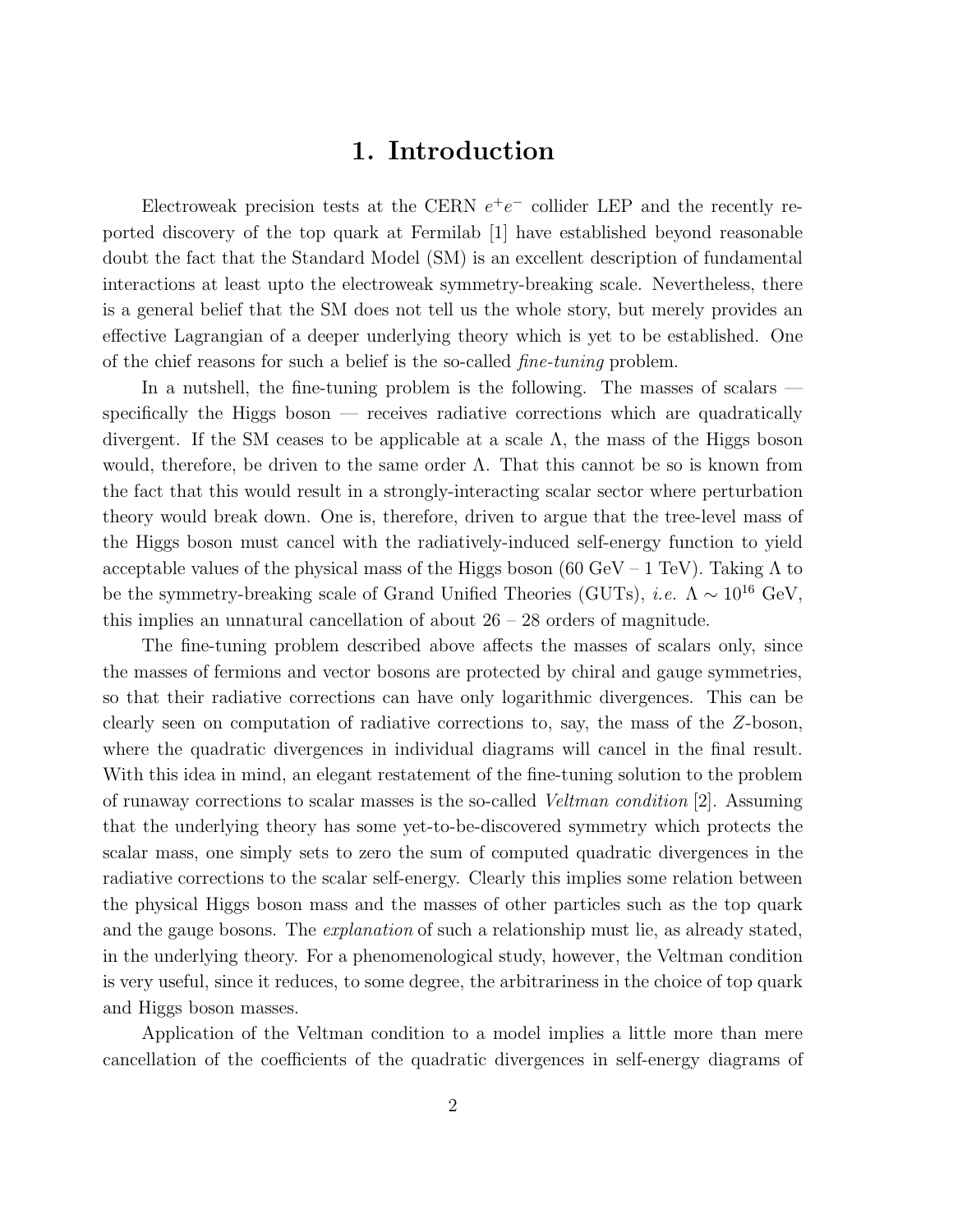the scalars. The condition must not change with renormalisation group (RG) flow of the couplings. Thus, if  $f(g_i, m_i)$  be the net coefficient of the quadratic divergence in question, then the Veltman condition is

$$
f(g_i, m_i) \sim \frac{v^2}{\Lambda^2} \tag{1}
$$

where  $v = \langle 0 | H^0 | 0 \rangle$ . Stability under RG flow requires

$$
\frac{d}{dt}f(g_i, m_i) = 0\tag{2}
$$

where  $t \equiv \ln(\frac{Q^2}{\mu^2})$ . These two equations would lead to a unique prediction for  $m_t$ ,  $m_H$  in the SM. Unfortunately one does not obtain any real solution to these equations.

One solution to the fine-tuning problem lies in banishing fundamental scalars from the theory altogether. Attempts have been made in this direction, but without conspicuous success. The other solution to this dilemma seems to lie in extension of the SM beyond its minimal particle content. Typical of such solutions is supersymmetry, where pairing of bosons and fermions occurs in such a way that contributions to  $f(g_i, m_i)$  cancel pairwise for every SM particle and its superpartner. Even the minimal supersymmetric extension of the SM, however, requires the addition of 66 particles to the SM! It is desirable, therefore, to consider minimal extensions of the SM particle spectrum to see if the Veltman condition can be satisfied more economically.

In this paper, we first consider the addition of vector singlet and doublet fermions to the SM and show that this extension also fails to yield a real solution. However, the further addition of a singlet real scalar (which has no interactions with the gauge sector but interacts with the Higgs doublet and the vectorlike fermions) not only can satisfy the Veltman condition (for both doublet and singlet), but also leads to potentially interesting predictions from a phenomenological point of view.

In Section 2, we discuss the Veltman condition in the SM and show that it has no real solution. We also show that inclusion of vector singlet or doublet fermions does not improve the situation. Section 3 is devoted to a model with a singlet real scalar and vectorlike exotic fermions. Finally, our conclusions are given in Section 4.

# 2. Veltman Condition in the SM

In this work, we consider the coefficients of quadratic divergences generated at the one-loop level, anticipating that contributions from higher orders will be suppressed by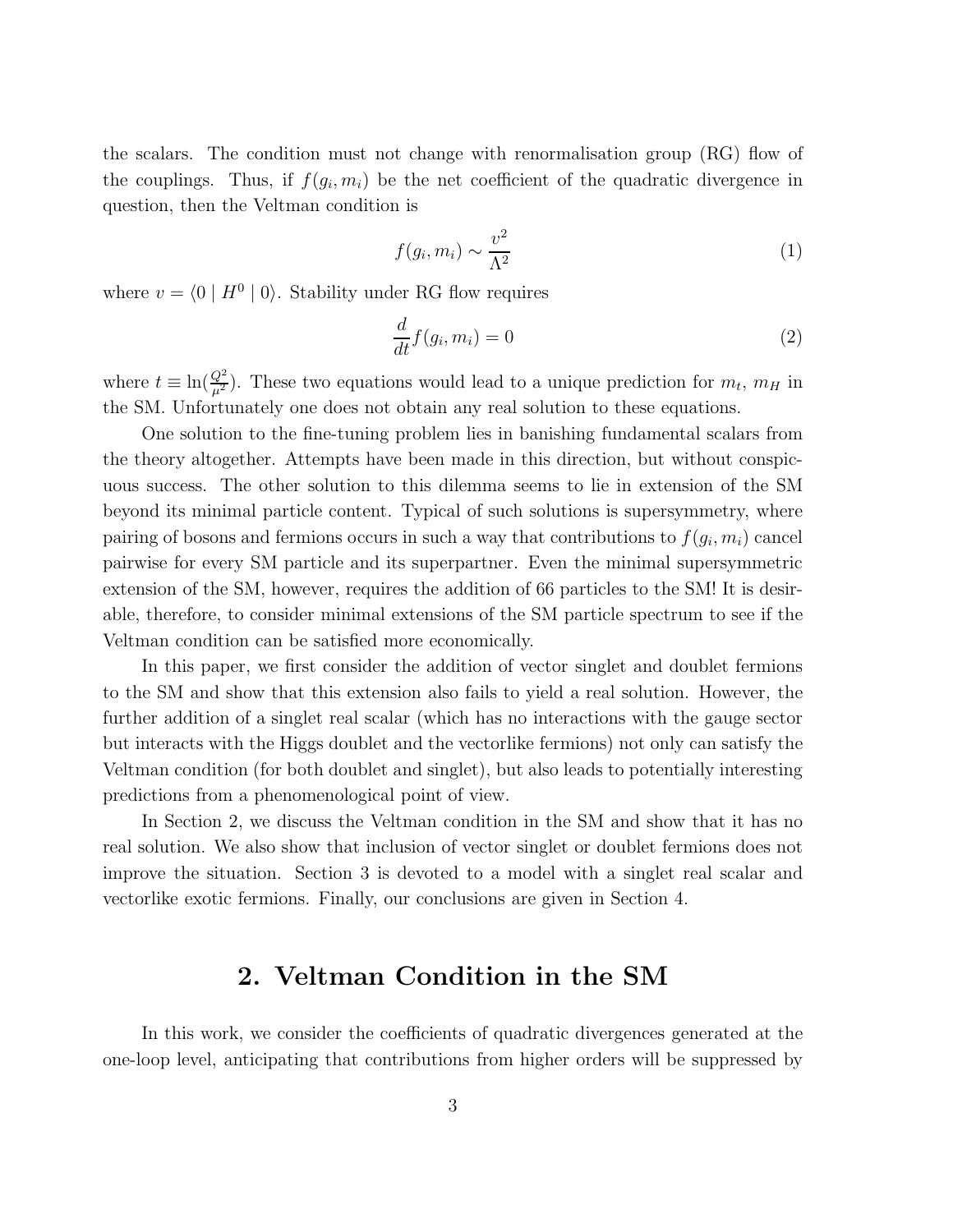powers of the coupling constants. To this order, then, the Veltman condition has the most general form

$$
|m_H^2 + 2m_W^2 + m_Z^2 - 4m_t^2| \le \frac{16\pi^2}{3\Lambda^2} v^2 m_H^2
$$
\n(3)

In the limit  $\Lambda \gg v$ , this leads to a simple relation

$$
m_H^2 \simeq 4m_t^2 - 2m_W^2 - m_Z^2 \tag{4}
$$

which yields  $m_H = 182 \pm 22$  GeV for  $m_t = 174 \pm 17$  GeV. In determining the above, we set  $m_W = 80.2$  GeV,  $m_Z = 91.2$  GeV. If we allow new physics to appear at a lower scale, say 10 TeV, in which case the right side of equation (3) is of the order of  $m_H^2$ , the uncertainty in  $m_H$  is increased by about 5 GeV either way.

We can rewrite equation (4) using the tree-level relations between masses and coupling constants in the SM. This leads to the alternative form

$$
8\lambda + g_1^2 + 3g_2^2 - 8g_t^2 \simeq 0 \tag{5}
$$

where  $m_H^2 = 2\lambda v^2$ ,  $m_t = g_t v / \sqrt{2}$ . If we now impose RG stability on this equation, we demand

$$
\frac{d}{dt}[8\lambda + g_1^2 + 3g_2^2 - 8g_t^2] = 0.
$$
\n(6)

Using the well-known β-functions of the SM, *viz.*

$$
16\pi^2 \frac{d\lambda}{dt} = 12\lambda^2 + 6g_t^2 \lambda - \frac{3}{2}g_1^2 \lambda - \frac{9}{2}g_2^2 \lambda - 3g_t^4 + \frac{3}{16}g_1^4 + \frac{3}{8}g_1^2 g_2^2 + \frac{9}{16}g_2^4,\tag{7}
$$

$$
16\pi^2 \frac{dg_t}{dt} = \left(\frac{9}{4}g_t^2 - \frac{17}{24}g_1^2 - \frac{9}{8}g_2^2 - 4g_3^2\right)g_t,\tag{8}
$$

$$
16\pi^2 \frac{dg_1}{dt} = \frac{41}{12} g_1^3,\tag{9}
$$

$$
16\pi^2 \frac{dg_2}{dt} = -\frac{19}{12}g_2^3,\tag{10}
$$

$$
16\pi^2 \frac{dg_3}{dt} = -\frac{7}{2}g_3^3 \theta(q^2 - m_t^2) - \frac{23}{6}g_3^3 \theta(m_t^2 - q^2)
$$
\n(11)

we obtain

$$
72\lambda^2 + 36g_t^2\lambda - 45g_t^4 - 9g_1^2\lambda - 27g_2^2\lambda
$$
  
 
$$
+\frac{25}{4}g_1^4 - \frac{15}{4}g_2^4 + \frac{9}{4}g_1^2g_2^2 + 48g_3^2g_t^2 + \frac{17}{2}g_1^2g_t^2 + \frac{27}{2}g_2^2g_t^2 = 0,
$$
 (12)

Numerical studies show that equations  $(5,12)$  have no real solutions for  $m_t$ ,  $m_H$  in the range 10 GeV  $\lt m_t \lt 2$  TeV. This tells us that even if the Veltman condition is satisfied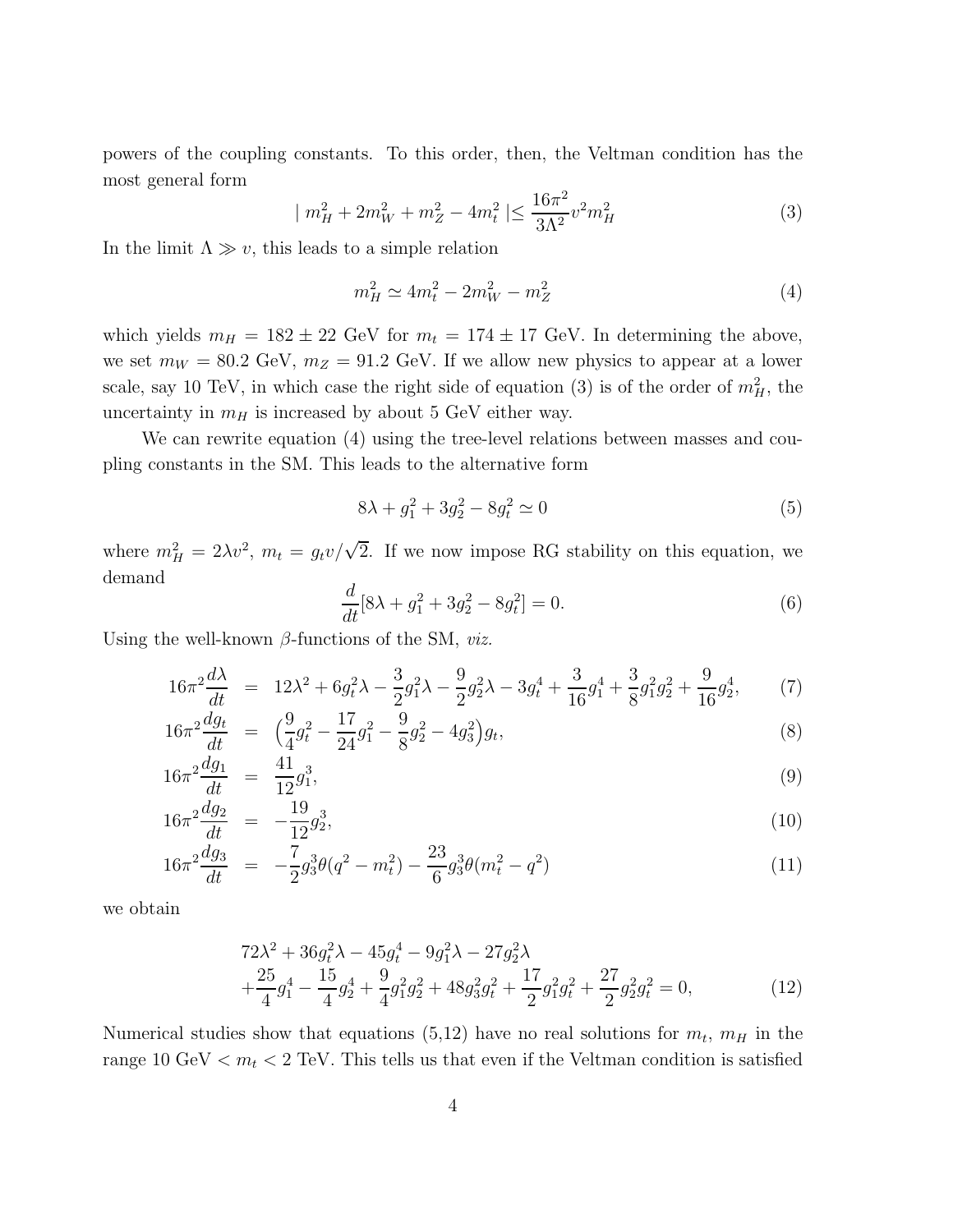at a low energy scale, it is not valid when we go to high energies, where the problem of runaway scalar masses reappears.

Some authors  $[3]$  have argued that  $g_3$  should not appear in the above analysis, since mass generation is essentially an electroweak phenomenon. We do not agree with this point of view, as  $g_3$  appears only in the RG evolution of  $g_t$ , where its role is known to be important. In any case, exclusion of  $g_3$  does not improve matters significantly <sup>1</sup>. We also note, in passing, that even if one considers a lower value of  $\Lambda$  one does not obtain real solutions, though, in this case, the fine-tuning problem is not so severe.

Let us now consider an extension of the SM particle spectrum by a single generation of exotic vectorlike singlet or doublet fermions. We have not discussed an extra sequential generation, or a generation of mirror fermions, since these are severely constrained by electroweak precision tests at LEP [4]. Vectorlike singlets are not at all constrained by these data, while doublets are merely constrained by the oblique parameter  $T$  to be nearly mass-degenerate. A lower bound on the masses of vectorlike fermions from LEP data is 45 GeV, while an analysis of CDF data tells us that vectorlike quarks must be heavier than 90 GeV [5]. However, these masses play no role in the subsequent discussion.

To study the Veltman condition taking these fermions into account, one notes that they can have gauge-invariant mass terms and can also couple to the SM gauge bosons according to their quantum number assignments. Taking these into account, one now obtains  $\beta$ -functions

$$
16\pi^2 \frac{dg_1}{dt} = \frac{187}{36} g_1^3,\tag{13}
$$

$$
16\pi^2 \frac{dg_2}{dt} = -\frac{19}{12}g_2^3,\tag{14}
$$

$$
16\pi^2 \frac{dg_3}{dt} = -\frac{17}{6} g_3^3 \theta (q^2 - m_t^2) - \frac{19}{6} g_3^3 \theta (m_t^2 - q^2) \tag{15}
$$

for vector singlets and

$$
16\pi^2 \frac{dg_1}{dt} = \frac{139}{36} g_1^3,\tag{16}
$$

$$
16\pi^2 \frac{dg_2}{dt} = -\frac{1}{4}g_2^3,\tag{17}
$$

$$
16\pi^2 \frac{dg_3}{dt} = -\frac{17}{6}g_3^3 \theta(q^2 - m_t^2) - \frac{19}{6}g_3^3 \theta(m_t^2 - q^2)
$$
 (18)

for vector doublets. Consequently, equation (12) gets modified to

$$
72\lambda^2 + 36g_t^2\lambda - 45g_t^4 - 9g_1^2\lambda - 27g_2^2\lambda
$$

<sup>1</sup>One gets a real solution  $m_t = 117 \text{ GeV}$ , a value more or less ruled out by the CDF data [1].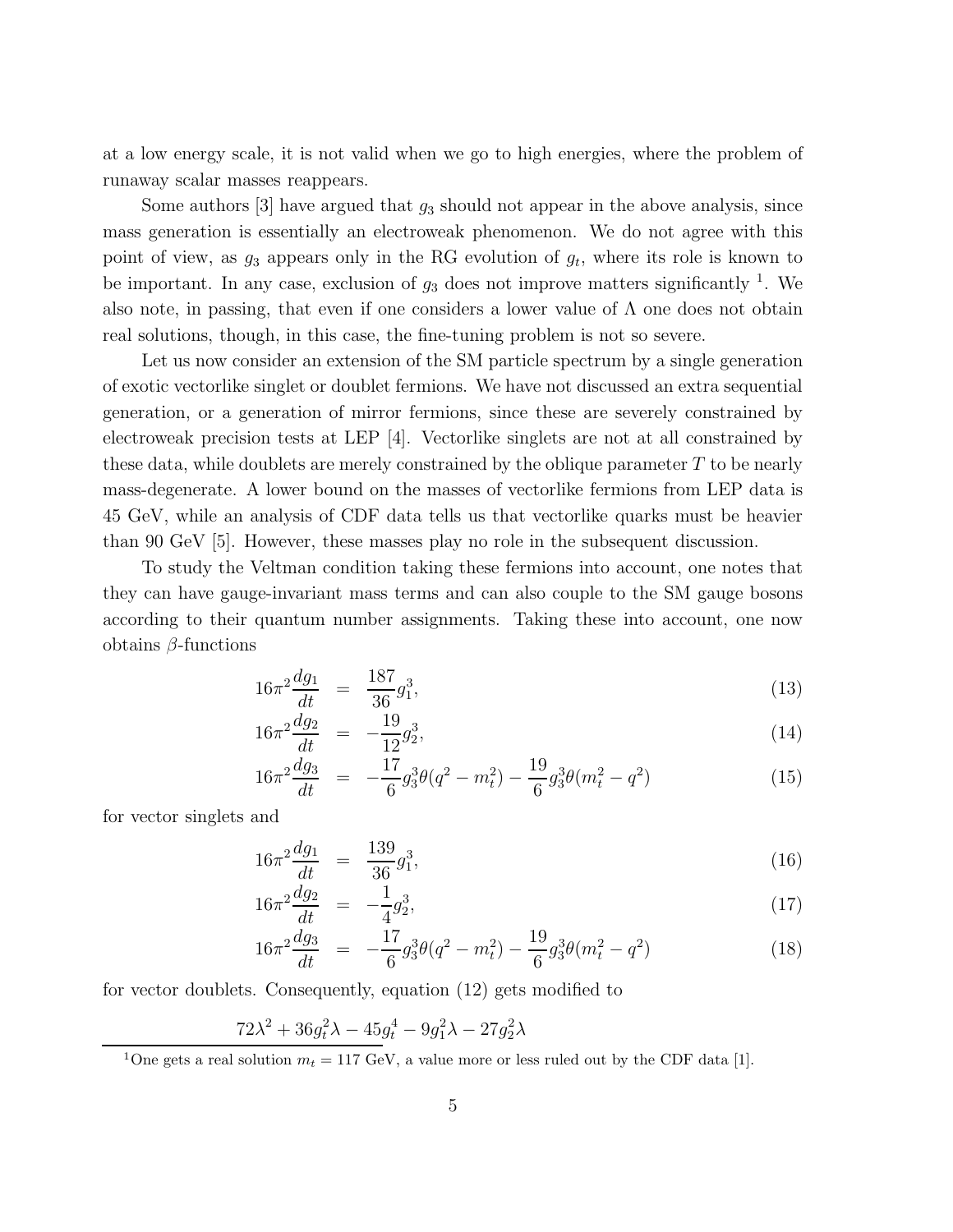$$
+\frac{107}{12}g_1^4 - \frac{15}{4}g_2^4 + \frac{9}{4}g_1^2g_2^2 + 48g_3^2g_t^2 + \frac{17}{2}g_1^2g_t^2 + \frac{27}{2}g_2^2g_t^2 = 0,
$$
\n(19)

and

$$
72\lambda^2 + 36g_t^2\lambda - 45g_t^4 - 9g_1^2\lambda - 27g_2^2\lambda
$$
  
 
$$
+\frac{83}{12}g_1^4 + \frac{9}{4}g_2^4 + \frac{9}{4}g_1^2g_2^2 + 48g_3^2g_t^2 + \frac{17}{2}g_1^2g_t^2 + \frac{27}{2}g_2^2g_t^2 = 0,
$$
 (20)

respectively.

Numerical studies of the above equation again reveal that there is no real solution for  $m_t$ ,  $m_H$  as in the SM. This is true even if we consider more than one extra generation since the system of equations changes little unless the number of extra generations is very large. We conclude, therefore, that mere inclusion of vectorlike fermions does not provide a solution to the fine-tuning problem.

# 3. The Singlet Higgs Boson Option

Let us now consider the minimal extension of the SM scalar sector by a singlet real scalar,  $h^0$ , which has all  $SU(3)_c \times SU(2)_L \times U(1)_Y$  quantum numbers equal to zero and hence does not couple with any of the gauge bosons of the SM. Thus the presence of  $h^0$ does not change eqs. (9-11).

We have made three assumptions about the scalar potential. First, the potential is bounded from below, which is, strictly speaking, a necessary requirement and not an assumption. Second,  $h^0$  and  $H^0$ , the SM Higgs boson, do not mix with each other <sup>2</sup>. Third,  $h^0$  does not have a vacuum expectation value (VEV). As a VEV of  $h^0$  will not affect the masses of the sequential fermions and the gauge bosons, by keeping it equal to zero we are not losing any generality. The last condition allows us to write a term of the form  $\tilde{m}^2 h^2$  in the scalar potential. Thus, we can write the full potential for doublet  $\Phi$  and singlet h as

$$
\mathcal{V}_{scalar} = -m^2 \Phi^\dagger \Phi + \lambda (\Phi^\dagger \Phi)^2 + \tilde{m}^2 h^2 + \tilde{\lambda} h^4 + a (\Phi^\dagger \Phi) h^2 \tag{21}
$$

which immediately gives

$$
m_h^2 = 2\tilde{m}^2 + av^2.
$$
\n(22)

<sup>&</sup>lt;sup>2</sup>If they do, some quantitative results may change but no qualitative change of what we will discuss takes place.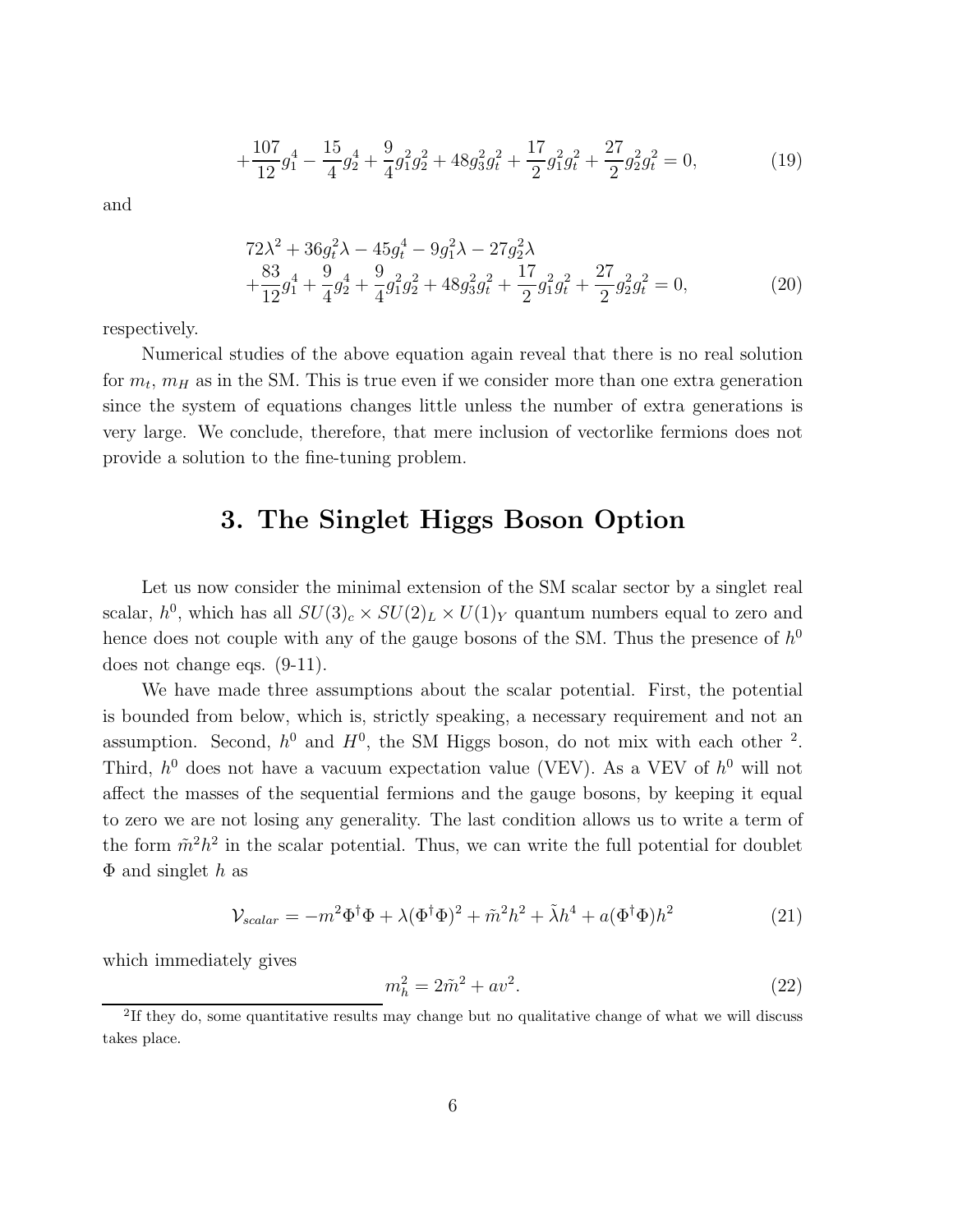The RG equations for  $\lambda$ ,  $\tilde{\lambda}$  and a are

$$
16\pi^2 \frac{d\lambda}{dt} = 12\lambda^2 + 6g_t^2\lambda - \frac{3}{2}g_1^2\lambda - \frac{9}{2}g_2^2\lambda - 3g_t^4 + 6a^2 + \frac{3}{16}g_1^4 + \frac{3}{8}g_1^2g_2^2 + \frac{9}{16}g_2^4, (23)
$$

$$
16\pi^2 \frac{d\tilde{\lambda}}{dt} = 36\tilde{\lambda}^2 + a^2,\tag{24}
$$

$$
16\pi^2 \frac{da}{dt} = \left(36\lambda + 72\tilde{\lambda} + 6g_t^2 - \frac{3}{2}g_1^2 - \frac{9}{2}g_2^2\right)a. \tag{25}
$$

Using this equation in the Veltman condition for the singlet field

$$
3\tilde{\lambda} + a = 0 \tag{26}
$$

we get the RG stability condition

$$
a\left[a - (4\lambda + \frac{2}{3}g_t^2 - \frac{1}{6}g_1^2 - \frac{1}{2}g_2^2)\right] = 0\tag{27}
$$

Eqs. (26) and (27) have no nontrivial solution for  $m_t > 102$  GeV, when the quantity in parentheses becomes positive. When coupled also with the Veltman condition and the RG stability condition of the SM Higgs, the set of equations have no real solutions. Thus, the inclusion of just a singlet scalar field cannot make the fine-tuning problem vanish at all scales upto  $\Lambda$ .

Let us now introduce the singlet real scalar field in conjunction with vectorlike exotic fermions  $(F)$ . A phenomenological study [6] of such models reveals that there is no real bound from LEP-1 data on the masses and couplings of the scalar and exotic fermions. The Yukawa Lagrangian is modified to

$$
\mathcal{L}_Y^{exotic} = -\zeta_F h \bar{F} F. \tag{28}
$$

This introduces four new parameters in our analysis, *viz.*  $\zeta_N$ ,  $\zeta_E$ ,  $\zeta_U$  and  $\zeta_D$  where the suffixes are self-explanatory. For simplicity, we will take  $\zeta_N = \zeta_E = \zeta_U = \zeta_D = \zeta$ . We have checked that the predictions do not change if we relax this assumption.

As the vector fermions do not couple with the SM Higgs boson, the Veltman condition for  $H^0$  will read

$$
6\lambda + a + \frac{3}{4}g_1^2 + \frac{9}{4}g_2^2 - 6g_t^2 = 0,
$$
\n(29)

while eq. (26) will be modified to

$$
3\tilde{\lambda} + a - b\zeta^2 = 0\tag{30}
$$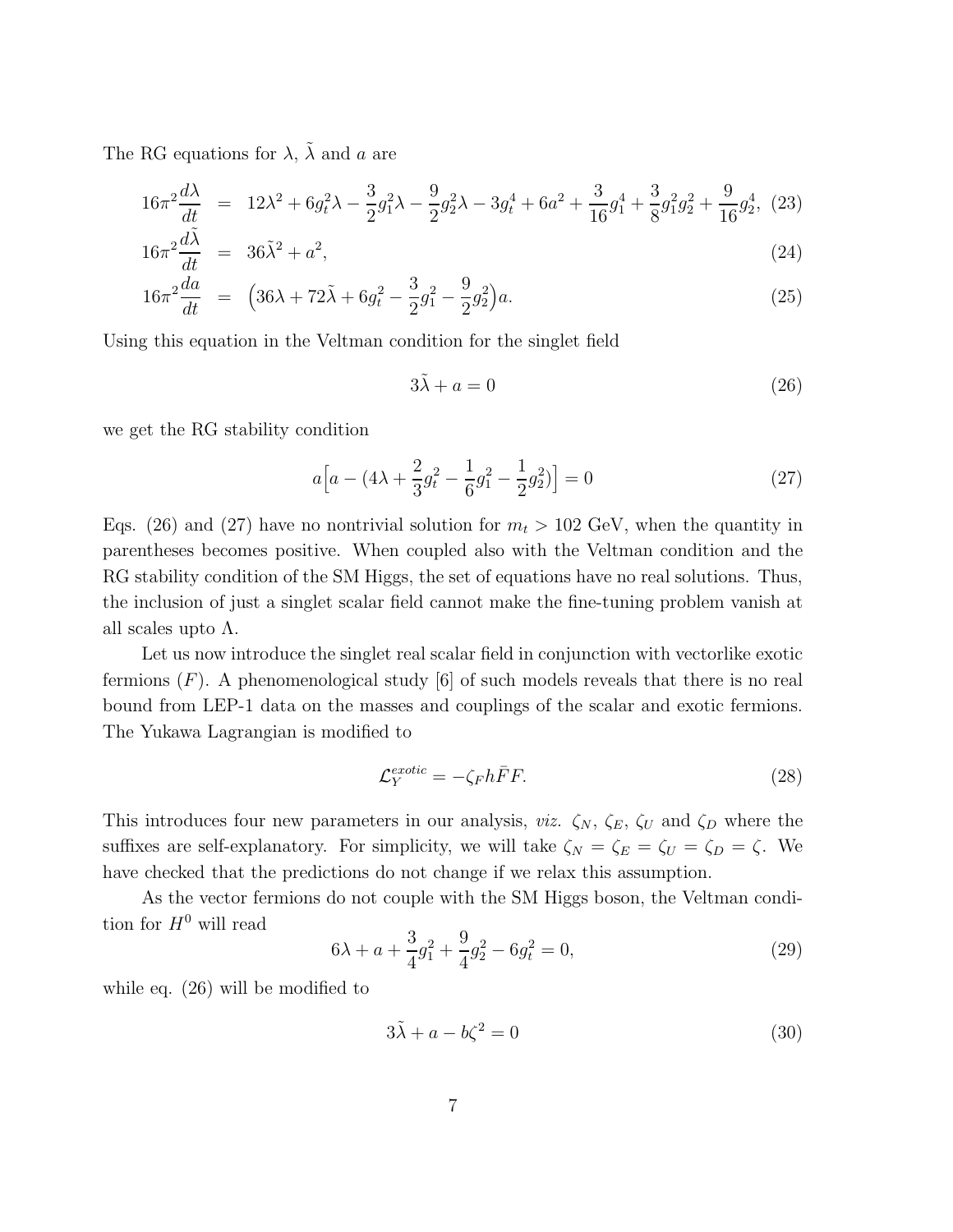where  $b = 8$  under the assumption that all  $\zeta$ 's are equal. Equations (24) and (25) will be modified to

$$
16\pi^2 \frac{d\tilde{\lambda}}{dt} = 36\tilde{\lambda}^2 + a^2 + 4b\tilde{\lambda}\zeta^2 - b\zeta^4,\tag{31}
$$

$$
16\pi^2 \frac{da}{dt} = (36\lambda + 72\tilde{\lambda} + 6g_t^2 + 4b\zeta^2 - \frac{3}{2}g_1^2 - \frac{9}{2}g_2^2)a. \tag{32}
$$

The RG stability equations are

$$
72\lambda^2 + 36g_t^2\lambda - 45g_t^4 + 36a^2 + 36a\lambda + 72a\tilde{\lambda} + 6g_t^2a - 9g_1^2\lambda - 27g_2^2\lambda + \alpha_1g_1^4
$$
  
+ $\alpha_2g_2^4 + \frac{9}{4}g_1^2g_2^2 + 48g_3^2g_t^2 + \frac{17}{2}g_1^2g_t^2 + \frac{27}{2}g_2^2g_t^2 - \frac{3}{2}ag_1^2 - \frac{9}{2}ag_2^2 + 4b\zeta^2a = 0,$  (33)

$$
12(36\tilde{\lambda}^2 + a^2 + 4b\tilde{\lambda}\zeta^2) + 4(36a\lambda + 72a\tilde{\lambda} + 6g_t^2a + 4b\zeta^2a) - 30b\zeta^4 - \frac{3}{2}ag_1^2 - \frac{9}{2}ag_2^2 = 0,
$$
\n(34)

where  $\alpha_1 = 107/12(83/12)$  and  $\alpha_2 = -15/4(9/4)$  for vector singlet (doublet) exotic fermions.

Our results are shown in Table 1 for singlet fermions and Table 2 for doublet fermions. One notes that here we can simultaneously solve four equations at some particular point of the  $\lambda$ ,  $\tilde{\lambda}$  space for a given  $m_t$ .  $m_H$  lies in the range currently favoured by the electroweak precision tests. a comes out to be negative but the potential still remains bounded from below. It is also noteworthy that the solution comes out in the perturbative domain of the couplings, *i.e.*,  $|\lambda|, |\tilde{\lambda}|, |a|, |\zeta^2| \leq 4\pi$ .

An easy way to see whether any change occurs in the result if we relax the assumption on the equality of all the  $\zeta$ 's, we take (i)  $\zeta_N = \zeta_E = 2\zeta_U = 2\zeta_D$  and (ii)  $\zeta_U = \zeta_D = 2\zeta_N =$  $2\zeta_U$ . For case (i), we have to put  $b = 10$  in all the abovementioned equations, and for case (ii), the required value is  $b = 14$ . The solutions are observed to be unchanged. One can carry out other checks in a similar way, with the same result.

# 4. Conclusions

We have shown that the Veltman condition together with its RG stability fails to produce any acceptable solution in the SM. This leads us to extend the SM, first in the fermionic sector by introducing vectorlike exotic fermions, and then in the scalar sector by introducing a singlet real scalar. However, both of these extensions individually fail to produce any real solution to the Veltman condition. When we consider both exotic fermions as well as a singlet scalar in the particle spectrum, not only do we get solutions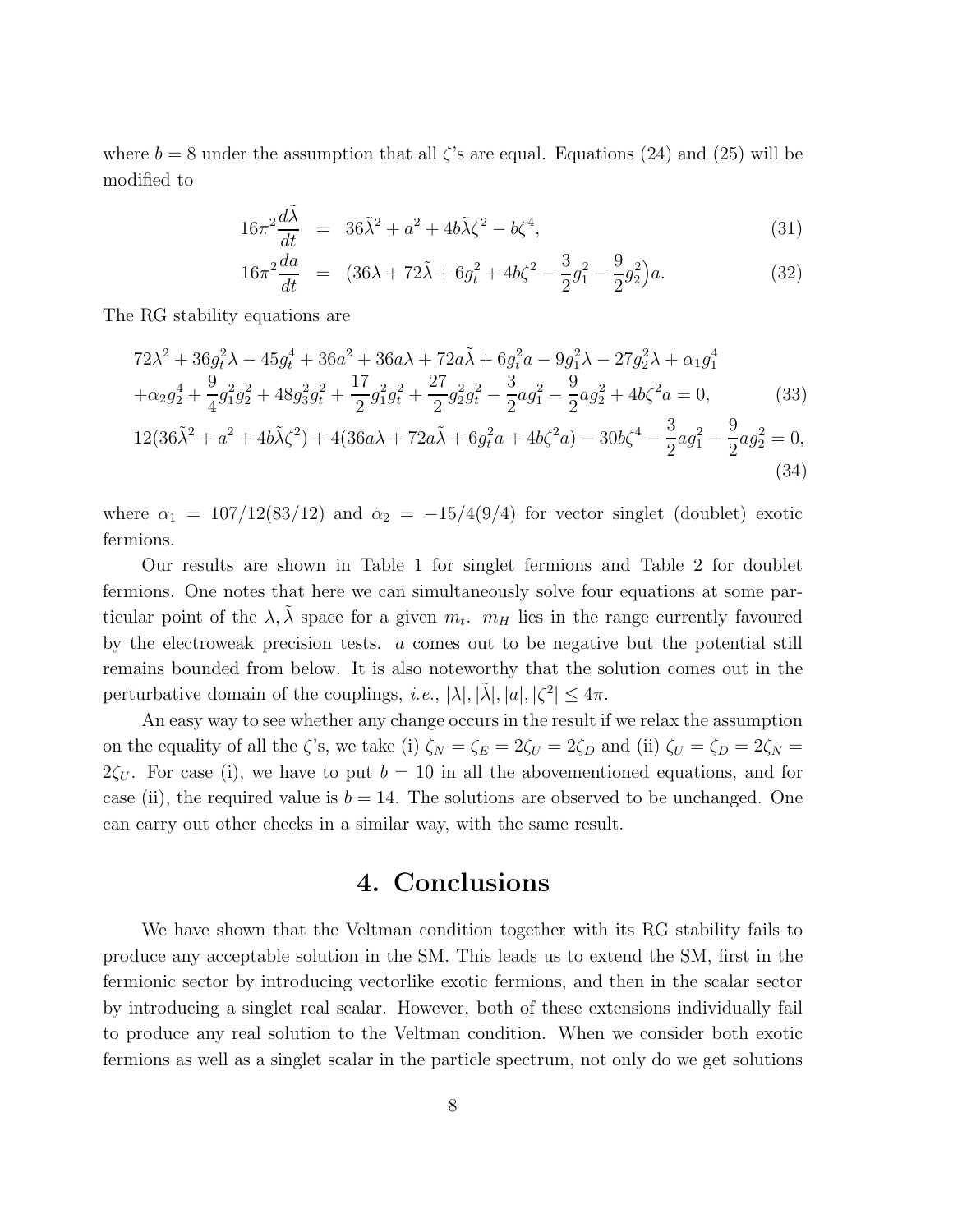to the Veltman conditions for the two scalars, but we also get a prediction of  $m_H$ , which is in the experimentally favoured range. The couplings also come out to be perturbative in nature, which is essential for the self-consistency of the entire scheme. This appears to be an encouraging result which should motivate searches for singlet Higgs bosons and exotic vectorlike fermions at the upcoming colliders.

### Acknowledgements

This work was partially supported by the Department of Science and Technology, India (DO No. SR/SY/P-08/92). AK acknowledges the hospitality of the Theoretical Physics Group of the Tata Institute of Fundamental Research, Bombay.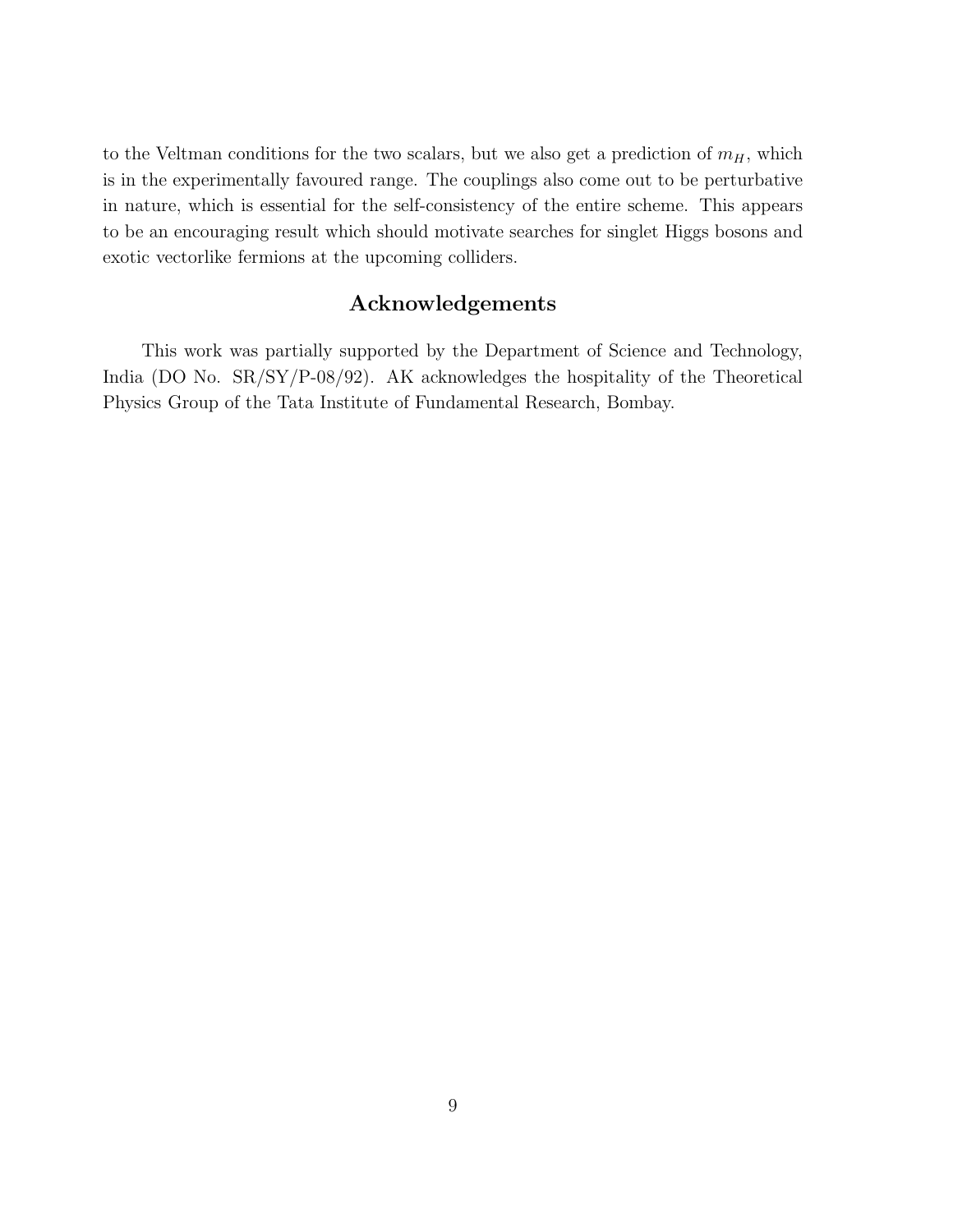# References

- [1] F. Abe *et al* (CDF collaboration) Phys. Rev. D50, 2966 (1994).
- [2] M. Veltman, Acta Phys. Polon. B12, 437 (1981).
- [3] E. Ma, Mod. Phys. Lett. A7, 2741 (1992).
- [4] G. Bhattacharyya *et al*, Phys. Rev. Lett. 64, 2870 (1990).
- [5] B. Mukhopadhyaya and D.P. Roy, Phys. Rev. D48, 2105 (1993).
- [6] S. Raychaudhuri and A. Raychaudhuri, Phys. Rev. D44, 2663 (1991).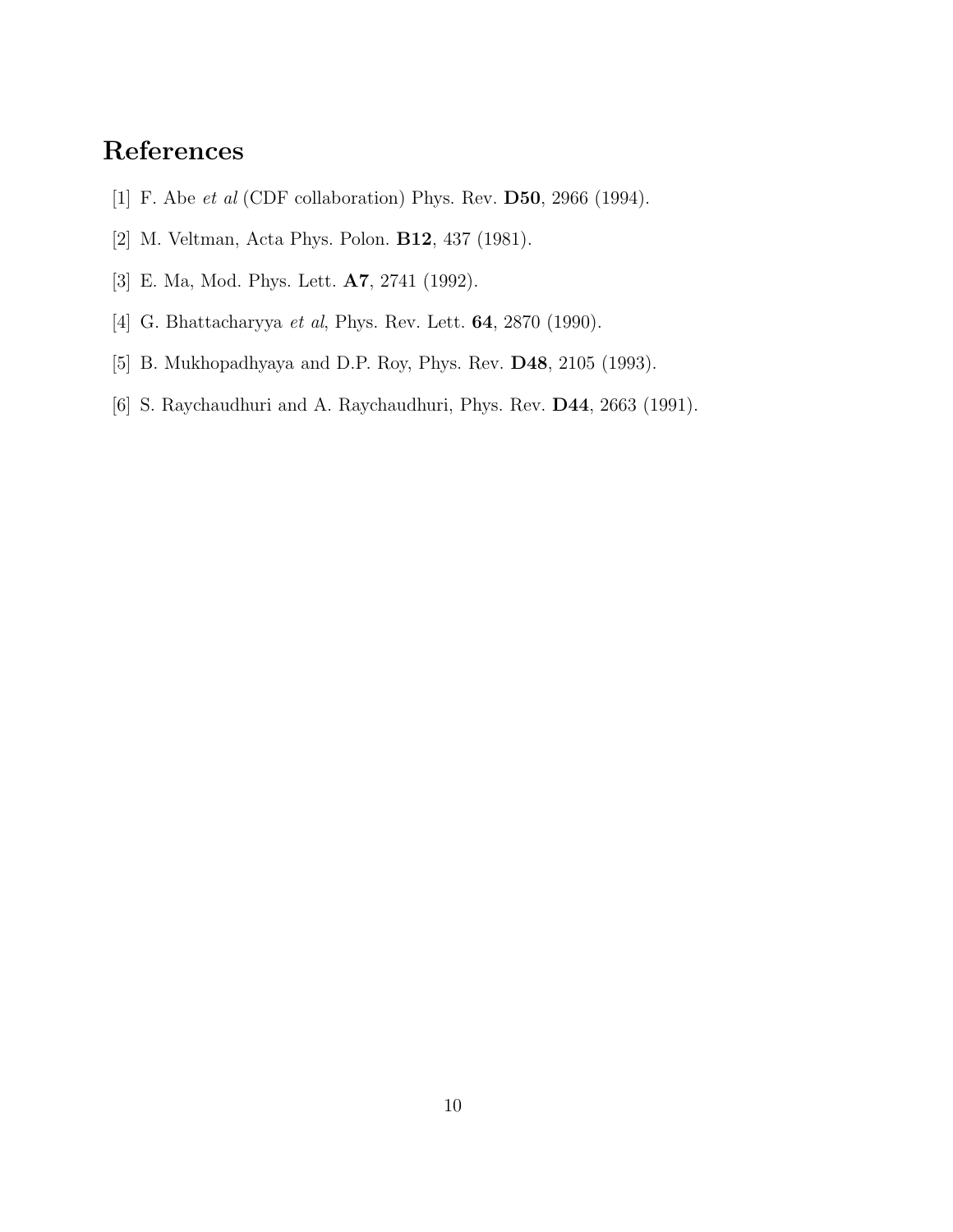# Table Captions

#### Table 1

The predicted parameters for vector singlet fermions with  $m_t$  as input. All masses are in GeV.

#### Table 2

The predicted parameters for vector doublet fermions with  $m_t$  as input. All masses are in GeV.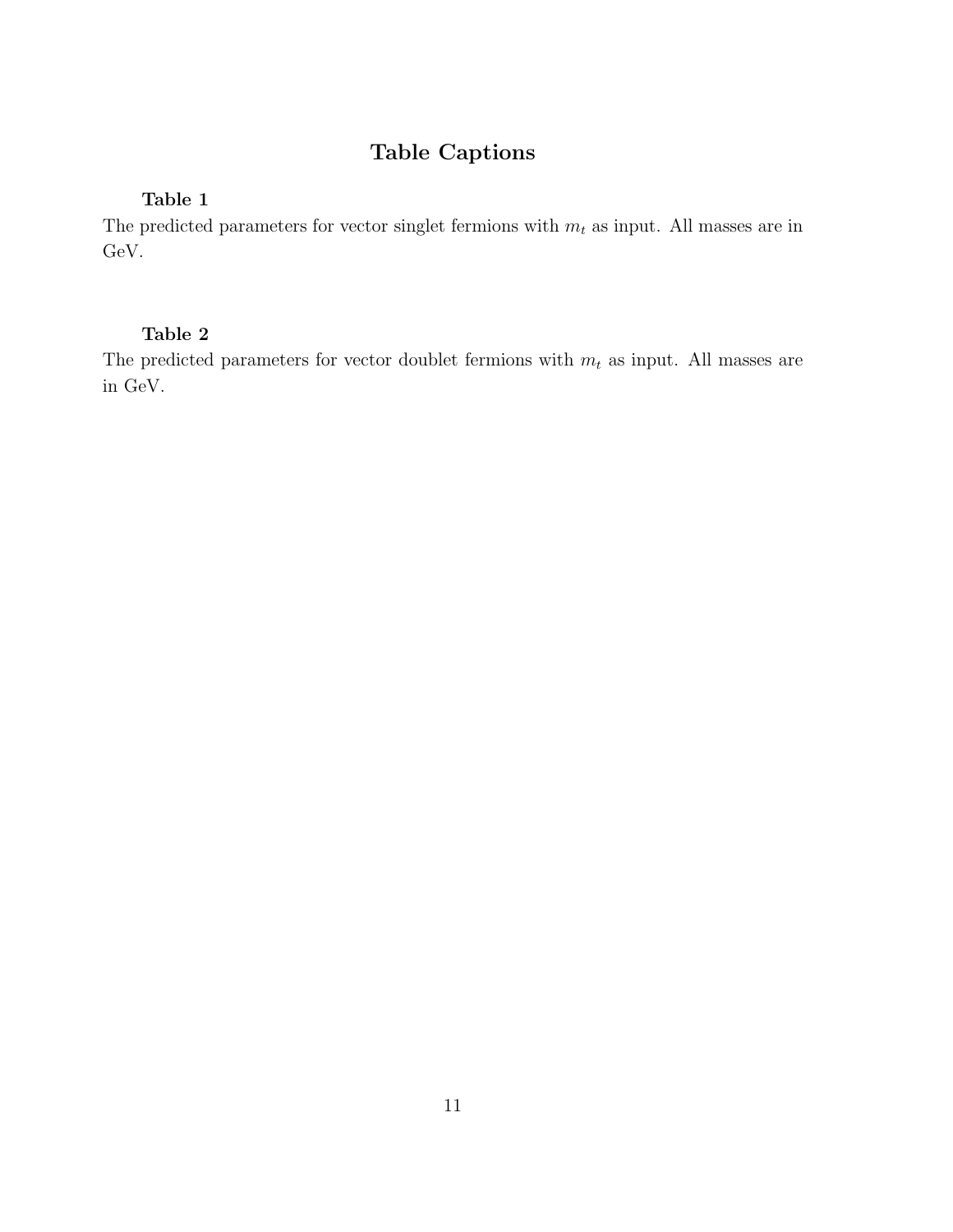Table 1

| $m_t$ | $\lambda$ | $\lambda$ | $\alpha$ | $\zeta$ | $m_H$ |
|-------|-----------|-----------|----------|---------|-------|
|       |           |           |          |         |       |
| 150   | 0.78      | 1.06      | -1.26    | 0.49    | 307   |
| 155   | 0.84      | 1.11      | -1.33    | 0.50    | 319   |
| 160   | 0.90      | 1.16      | $-1.37$  | 0.51    | 330   |
| 165   | 0.96      | 1.22      | -1.41    | 0.53    | 341   |
| 170   | 1.03      | 1.27      | $-1.50$  | 0.54    | 353   |
| 175   | 1.10      | 1.33      | $-1.58$  | 0.55    | 365   |
| 180   | 1.16      | 1.39      | -1.59    | 0.57    | 375   |
| 185   | 1.24      | 1.45      | $-1.70$  | 0.58    | 387   |
| 190   | 1.31      | 1.51      | -1.75    | 0.59    | 398   |
| 195   | 1.38      | 1.58      | -1.79    | 0.61    | 409   |
| 200   | 1.46      | 1.64      | -1.88    | 0.62    | 420   |
|       |           |           |          |         |       |